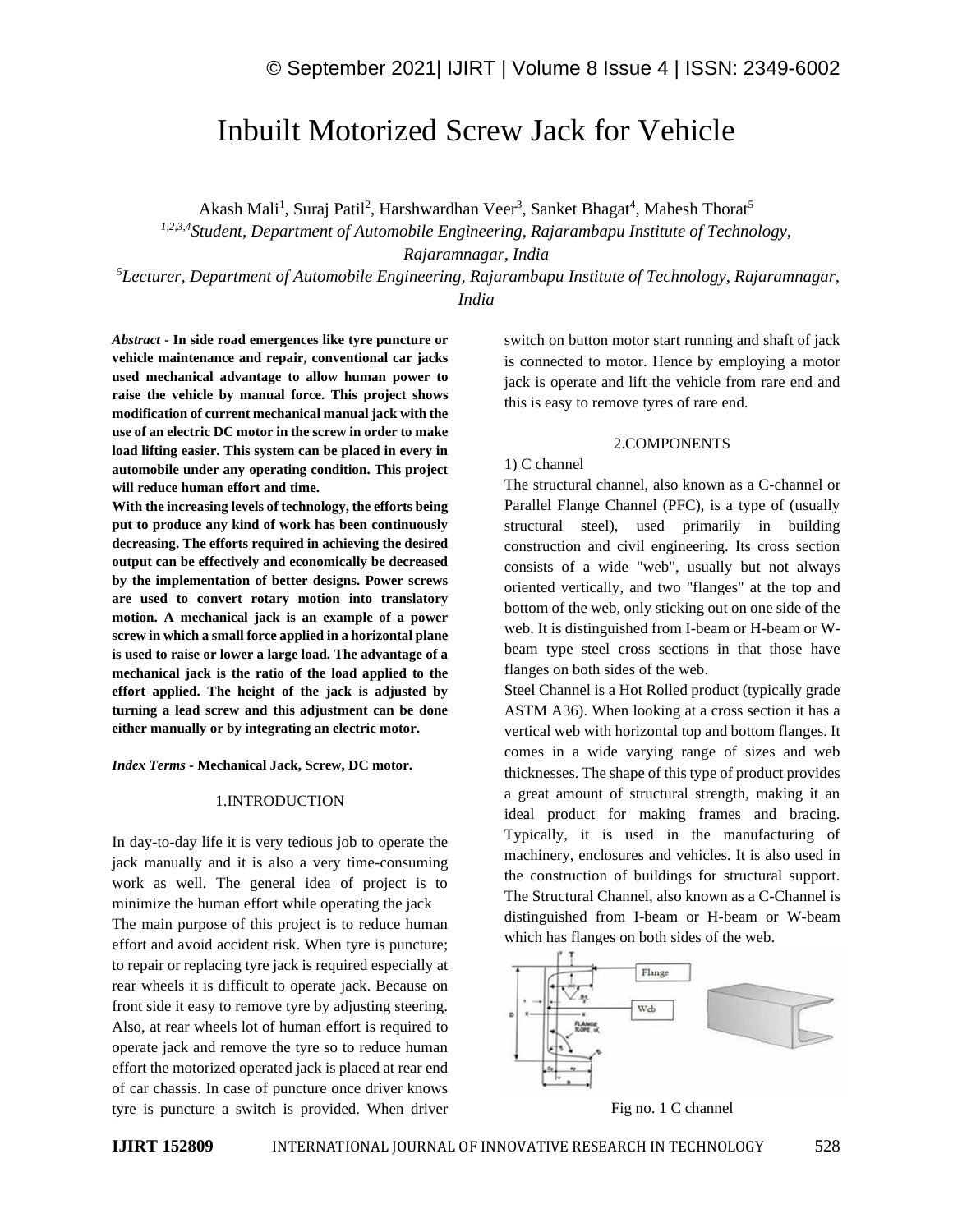## 2) DC Motor:

An electric motor is a machine which converts electrical energy to mechanical energy. Its action is based on the principle that when a current-carrying conductor is placed in a magnetic field, it experiences a magnetic force whose direction is given by Fleming's left-hand rule.

The most common types rely on the forces produced by magnetic fields. Nearly all types of DC motors have some internal mechanism, either electromechanical or electronic, to periodically change the direction of current in part of the motor.

DC motors were the first form of motor widely used, as they could be powered from existing direct-current lighting power distribution systems. A DC motor's speed can be controlled over a wide range, using either a variable supply voltage or by changing the strength of current in its field windings. When a motor is in operation, it develops torque.



Fig no. 2 Dc Motor

## 3) Screw Jack:

A jack is a mechanical lifting device used to apply great forces or lift heavy loads. A mechanical jack employs a screw thread for lifting heavy equipment. A hydraulic jack uses hydraulic power. The most common form is a car jack, floor jack or garage jack, which lifts vehicles so that maintenance can be performed. Jacks are usually rated for a maximum lifting capacity (for example, 1.5 tons or 3 tons). Industrial jacks can be rated for many tons of load. Scissor car jacks usually use mechanical advantage to allow a human to lift a vehicle by manual force alone.

The jack shown at the right is made for a modern vehicle and the notch fits into a on a unibody. Earlier versions have a platform to lift on a vehicle's frame or axle.

Electrically operated car scissor jacks are powered by 12-volt electricity supplied directly from the car's cigarette lighter receptacle. The electrical energy is used to power these car jacks to raise and lower automatically. Electric jacks require less effort from the motorist for operation



Fig no. 3 Screw jack

## 4) Control switch:

It is used in order to start or stop the entire operation of the object lifting jack. The type of switch that is used is known as a toggle switch. The toggle switch is a class of electrical switches that are manually actuated by a mechanical lever, handle, or rocking mechanism. This is designed to provide the simultaneous actuation of multiple sets of electrical contacts, or the control of large amounts of electric current or mains voltages.

## 5) Battery:

An automotive battery or car battery is a rechargeable battery that is used to start a motor vehicle. Its main purpose is to provide an electric current to the electricpowered starting motor, which in turn starts the chemically-powered internal combustion engine that actually propels the vehicle. Once the engine is running, power for the car's electrical systems is still supplied by the battery, with the alternator charging the battery as demands increase or decrease. We are going to use this battery in our project for supply power to DC motor.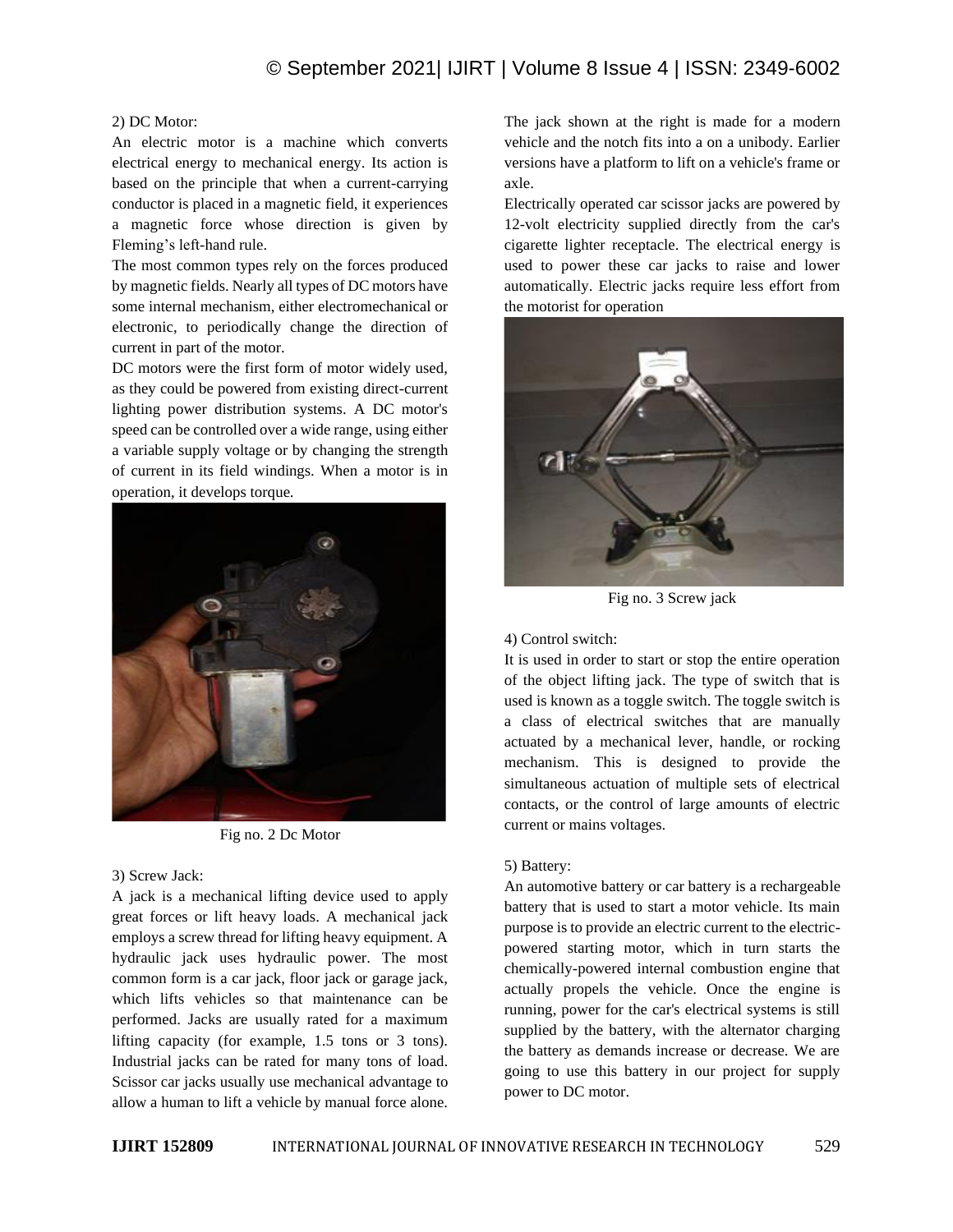

Fig no. 4 Battery

## 6) Electrical wires and sockets

A car's wiring has to distribute power from the battery to devices located all over the car. It also has to transmit data on a data bus, as well as a variety of digital and analog signals from switches and sensors. there are many different types of wires used in automotive industry. Some wires that transmit signals from switches or sensors carry almost no current. Those that provide power to large electric motors carry lots of current.



Fig no.5 Electrical wires

Specification and dimensions of material:

| 1.DC motor (Power window motor) |          |  |
|---------------------------------|----------|--|
| Mounting holes                  |          |  |
| Speed                           | $95$ rpm |  |
| Voltage supply                  | 12V      |  |
| Type                            | D.C      |  |

2. C channel:

| <b>Total Length</b> | 3 feet          |
|---------------------|-----------------|
| weight              | $12 \text{ kg}$ |
| Web length          | 77 mm           |
| Flange length       | $40*2$ mm       |

3. Battey:

| <b>Voltages</b> |                   |
|-----------------|-------------------|
| Manufacturing   | <b>Gulf Pride</b> |

4. Screw jack:

Dimension of jack is dynamic because of up and down movement.

- 1. Length of jack when it is closed  $= 300$ mm
- 2. Height of jack when it is closed  $= 140$  mm
- 3. Length of jack when it is opened  $= 200$ mm
- 4. Height of jack when it is opened  $= 270$  mm
- 5. Manufactured coupler dimensions

Length of coupler  $=$  50mm

Width of coupler  $= 10$  mm

 $50 \text{ mm}$ 

 $10<sub>mm</sub>$ 

6. Manufactured bracket dimension Web length  $= 90.5$  mm Width length  $= 30$  mm

3. DESIGN OF MODEL